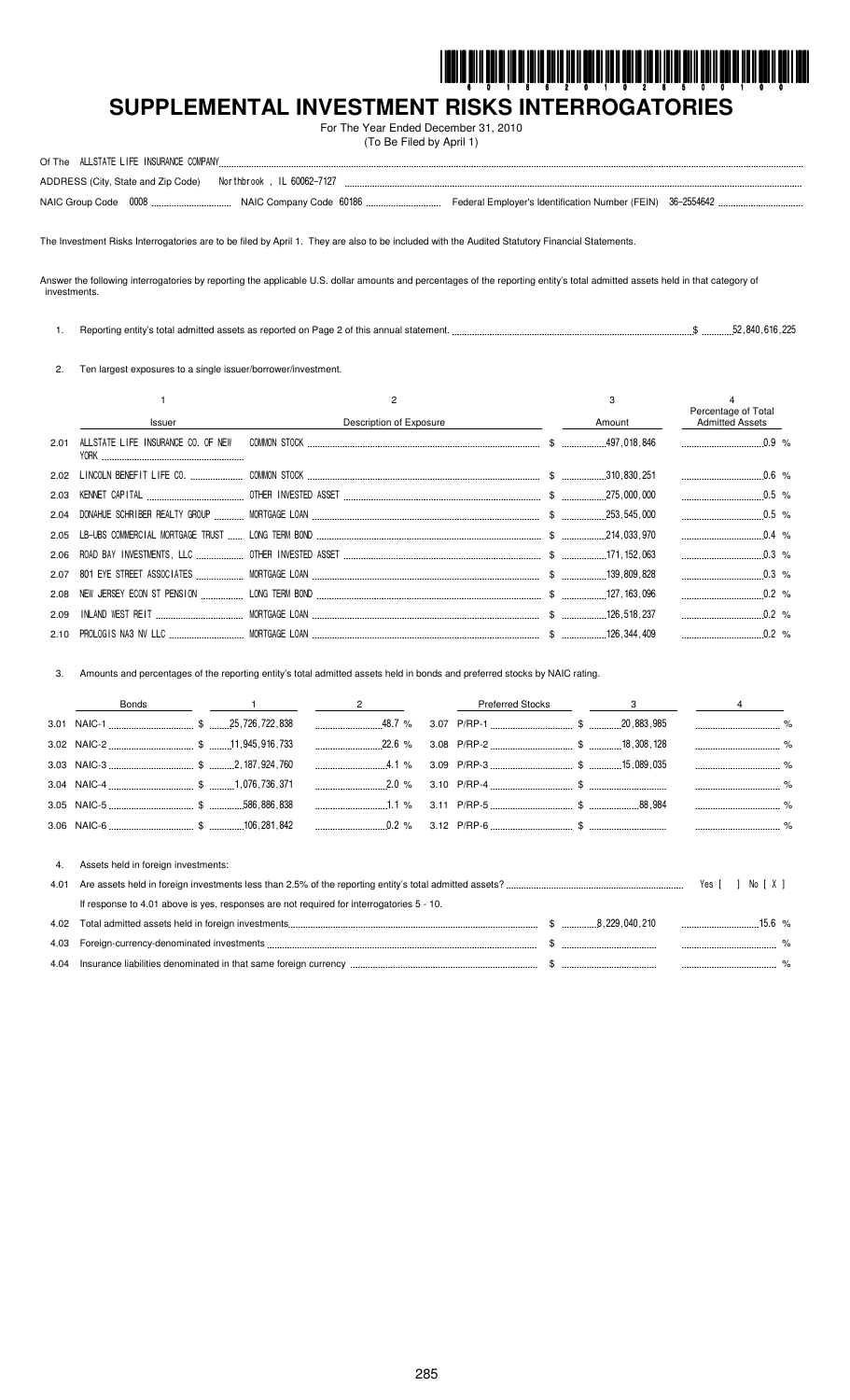5. Aggregate foreign investment exposure categorized by NAIC sovereign rating:

|       |                                                                                                             |                    | $\mathbf{1}$     | $\sim$ 2                                  |  |
|-------|-------------------------------------------------------------------------------------------------------------|--------------------|------------------|-------------------------------------------|--|
| 5.01  |                                                                                                             |                    |                  |                                           |  |
| 5.02  |                                                                                                             |                    |                  |                                           |  |
| 5.03  |                                                                                                             |                    |                  |                                           |  |
|       |                                                                                                             |                    |                  |                                           |  |
| 6.    | Largest foreign investment exposures by country, categorized by the country's NAIC sovereign rating:        |                    |                  |                                           |  |
|       |                                                                                                             |                    | $\frac{1}{1}$    | $\overline{2}$                            |  |
|       | Countries rated NAIC - 1:                                                                                   |                    |                  |                                           |  |
| 6.01  |                                                                                                             |                    |                  | $4.0\%$                                   |  |
| 6.02  |                                                                                                             |                    |                  | $\ldots$ 1.6 %                            |  |
|       | Countries rated NAIC - 2:                                                                                   |                    |                  |                                           |  |
| 6.03  |                                                                                                             |                    |                  | $0.4\%$                                   |  |
| 6.04  |                                                                                                             |                    |                  |                                           |  |
|       | Countries rated NAIC - 3 or below:                                                                          |                    |                  |                                           |  |
| 6.05  |                                                                                                             |                    |                  | $0.2$ %                                   |  |
| 6.06  |                                                                                                             |                    |                  | $\frac{1}{2}$ 0.1 %                       |  |
|       |                                                                                                             |                    |                  |                                           |  |
|       |                                                                                                             |                    |                  | $2 \qquad \qquad$                         |  |
| 7.    |                                                                                                             |                    |                  | $\overline{0.4}$ %                        |  |
|       |                                                                                                             |                    |                  |                                           |  |
| 8.    | Aggregate unhedged foreign currency exposure categorized by NAIC sovereign rating:                          |                    |                  |                                           |  |
|       |                                                                                                             |                    |                  | $\frac{2}{\sqrt{2}}$                      |  |
| 8.01  |                                                                                                             |                    |                  | $0.3 %$                                   |  |
| 8.02  |                                                                                                             |                    |                  |                                           |  |
| 8.03  |                                                                                                             |                    |                  |                                           |  |
| 9.    | Largest unhedged foreign currency exposures by country, categorized by the country's NAIC sovereign rating: |                    |                  |                                           |  |
|       |                                                                                                             |                    |                  | $2^{\circ}$                               |  |
|       | Countries rated NAIC - 1:                                                                                   |                    |                  |                                           |  |
| 9.01  |                                                                                                             |                    |                  | $0.2$ %                                   |  |
| 9.02  |                                                                                                             |                    |                  |                                           |  |
|       | Countries rated NAIC - 2:                                                                                   |                    |                  |                                           |  |
| 9.03  |                                                                                                             |                    |                  |                                           |  |
| 9.04  |                                                                                                             |                    |                  |                                           |  |
|       | Countries rated NAIC - 3 or below:                                                                          |                    |                  |                                           |  |
| 9.05  |                                                                                                             |                    |                  |                                           |  |
| 9.06  |                                                                                                             |                    |                  | $\sim$ $\sim$ $\sim$ $\sim$ $\sim$ $\sim$ |  |
| 10.   | Ten largest non-sovereign (i.e. non-governmental) foreign issues:                                           |                    |                  |                                           |  |
|       | $\mathbf{1}$                                                                                                | $\overline{2}$     | 3                | 4                                         |  |
|       | Issuer                                                                                                      | <b>NAIC Rating</b> |                  |                                           |  |
|       | 10.01 ELECTRICITY SUPPLY BOARD                                                                              | $\mathbf{1}$       | \$<br>74.384.986 | 0.1%                                      |  |
|       |                                                                                                             |                    |                  | $\ldots$ 0.1 %                            |  |
|       |                                                                                                             |                    |                  | $\ldots$ 0.1 %                            |  |
|       |                                                                                                             |                    | $$$ 69,042,813   |                                           |  |
|       |                                                                                                             |                    |                  |                                           |  |
|       |                                                                                                             |                    |                  |                                           |  |
|       |                                                                                                             |                    |                  |                                           |  |
|       |                                                                                                             |                    |                  | $\ldots$ 0.1 %                            |  |
| 10.09 |                                                                                                             |                    | $$$ 52,876,633   | $0.1 \%$                                  |  |
|       |                                                                                                             |                    |                  |                                           |  |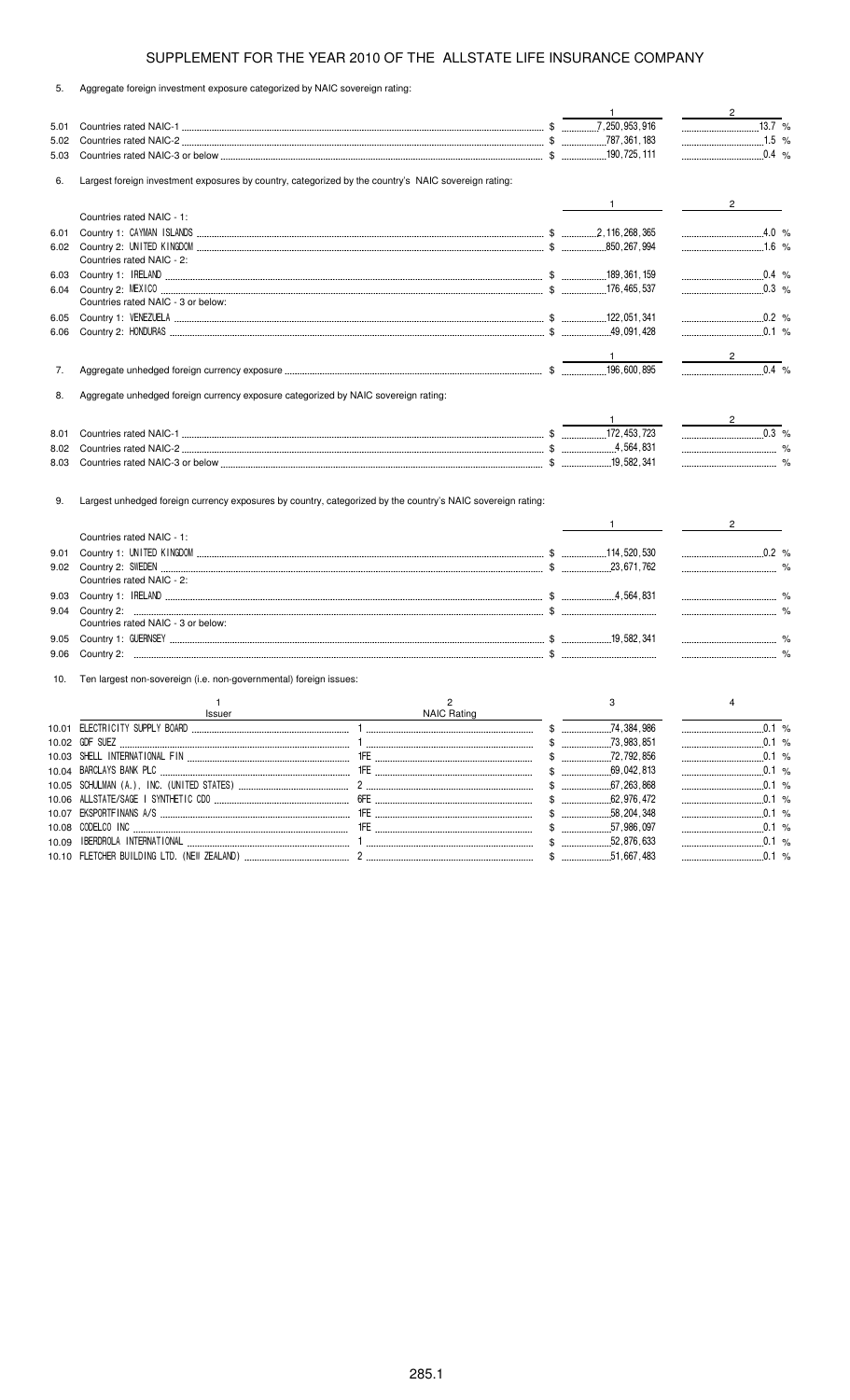| 11.   | Amounts and percentages of the reporting entity's total admitted assets held in Canadian investments and unhedged Canadian currency exposure:     |                |                          |  |
|-------|---------------------------------------------------------------------------------------------------------------------------------------------------|----------------|--------------------------|--|
| 11.01 |                                                                                                                                                   |                |                          |  |
|       | If response to 11.01 is yes, detail is not required for the remainder of interrogatory 11.                                                        |                | $\overline{2}$           |  |
| 11.02 |                                                                                                                                                   |                |                          |  |
| 11.03 |                                                                                                                                                   |                |                          |  |
| 11.04 |                                                                                                                                                   |                |                          |  |
| 11.05 |                                                                                                                                                   |                |                          |  |
| 12.   | Report aggregate amounts and percentages of the reporting entity's total admitted assets held in investments with contractual sales restrictions: |                |                          |  |
| 12.01 |                                                                                                                                                   |                | Yes [ X ] No [ ]         |  |
|       | If response to 12.01 is yes, responses are not required for the remainder of Interrogatory 12.                                                    |                |                          |  |
|       | <u> 1980 - Johann Stone, mars et al. (</u> † 1920)                                                                                                |                |                          |  |
|       | Largest three investments with contractual sales restrictions:                                                                                    |                | $\overline{\phantom{a}}$ |  |
| 12.03 |                                                                                                                                                   |                |                          |  |
| 12.04 |                                                                                                                                                   |                |                          |  |
| 12.05 |                                                                                                                                                   |                |                          |  |
| 13.   | Amounts and percentages of admitted assets held in the ten largest equity interests:                                                              |                |                          |  |
| 13.01 |                                                                                                                                                   |                | Yes [ ] No [ X ]         |  |
|       | If response to 13.01 above is yes, responses are not required for the remainder of Interrogatory 13.                                              |                |                          |  |
|       | Issuer                                                                                                                                            | $\overline{2}$ | 3                        |  |
|       |                                                                                                                                                   |                | $0.\overline{9}$ %       |  |
|       |                                                                                                                                                   |                | $0.6 %$                  |  |
|       |                                                                                                                                                   |                | $\ldots$ 0.3 %           |  |
|       |                                                                                                                                                   |                |                          |  |
| 13.06 |                                                                                                                                                   |                |                          |  |
|       |                                                                                                                                                   |                |                          |  |
|       |                                                                                                                                                   |                |                          |  |
|       |                                                                                                                                                   |                |                          |  |

13.10 (\$ ( )( \$ "# % 13.11 ' ' \* (  \$ "#!"# %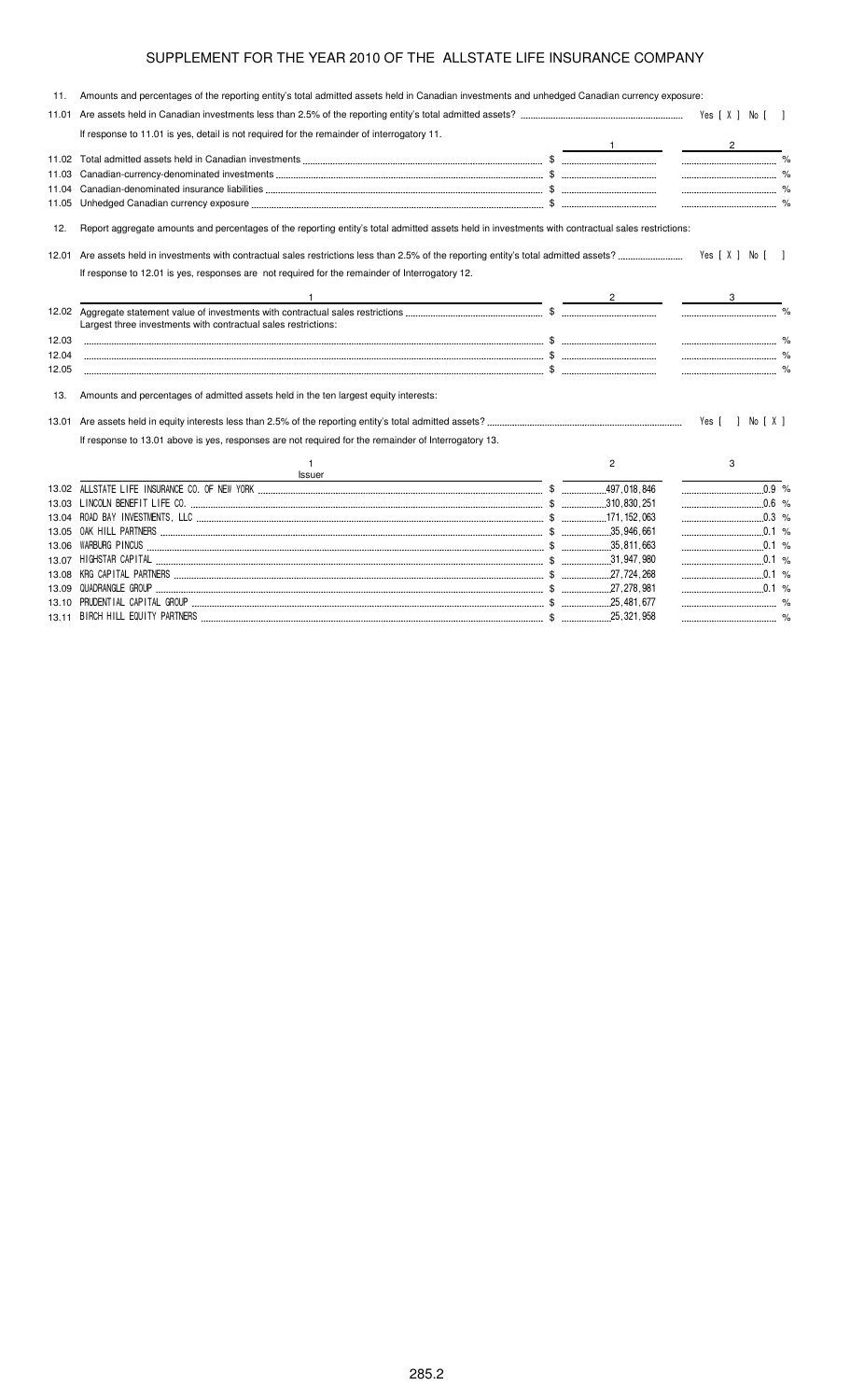| 14.   | Amounts and percentages of the reporting entity's total admitted assets held in nonaffiliated, privately placed equities:                                         |                |                   |  |
|-------|-------------------------------------------------------------------------------------------------------------------------------------------------------------------|----------------|-------------------|--|
|       |                                                                                                                                                                   |                | Yes [ X ] No [ ]  |  |
|       | If response to 14.01 above is yes, responses are not required for the remainder of Interrogatory 14.                                                              |                |                   |  |
|       | <u> 1989 - Johann Barn, mars and de Branch Barn, mars and de Branch Barn, mars and de Branch Barn, mars and de Br</u>                                             |                | $3 \quad \qquad$  |  |
|       | Largest three investments held in nonaffiliated, privately placed equities:                                                                                       |                |                   |  |
| 14.03 |                                                                                                                                                                   |                |                   |  |
| 14.04 |                                                                                                                                                                   |                |                   |  |
| 14.05 |                                                                                                                                                                   |                |                   |  |
| 15.   | Amounts and percentages of the reporting entity's total admitted assets held in general partnership interests:                                                    |                |                   |  |
|       |                                                                                                                                                                   |                | Yes [ X ] No [  ] |  |
|       | If response to 15.01 above is yes, responses are not required for the remainder of Interrogatory 15.<br><u> 1989 - Johann Barnett, fransk politiker (d. 1989)</u> |                | $\sim$ 3          |  |
|       | Largest three investments in general partnership interests:                                                                                                       |                |                   |  |
| 15.03 |                                                                                                                                                                   |                |                   |  |
| 15.04 |                                                                                                                                                                   |                |                   |  |
| 15.05 |                                                                                                                                                                   |                |                   |  |
| 16.   | Amounts and percentages of the reporting entity's total admitted assets held in mortgage loans:                                                                   |                |                   |  |
|       |                                                                                                                                                                   |                |                   |  |
|       | If response to 16.01 above is yes, responses are not required for the remainder of Interrogatory 16 and Interrogatory 17.                                         |                |                   |  |
|       |                                                                                                                                                                   | $\overline{2}$ | 3                 |  |
|       | Type (Residential, Commercial, Agricultural)                                                                                                                      |                |                   |  |
| 16.02 |                                                                                                                                                                   |                |                   |  |
|       |                                                                                                                                                                   |                |                   |  |
|       |                                                                                                                                                                   |                |                   |  |
|       |                                                                                                                                                                   |                |                   |  |
|       |                                                                                                                                                                   |                |                   |  |

 \$ %

16.09 - \$ %

 \$ %

 \$ %

 $\cdots$  47,878,711

16.07 Comme

16.08 Comme

16.10 Comme

16.11 Comme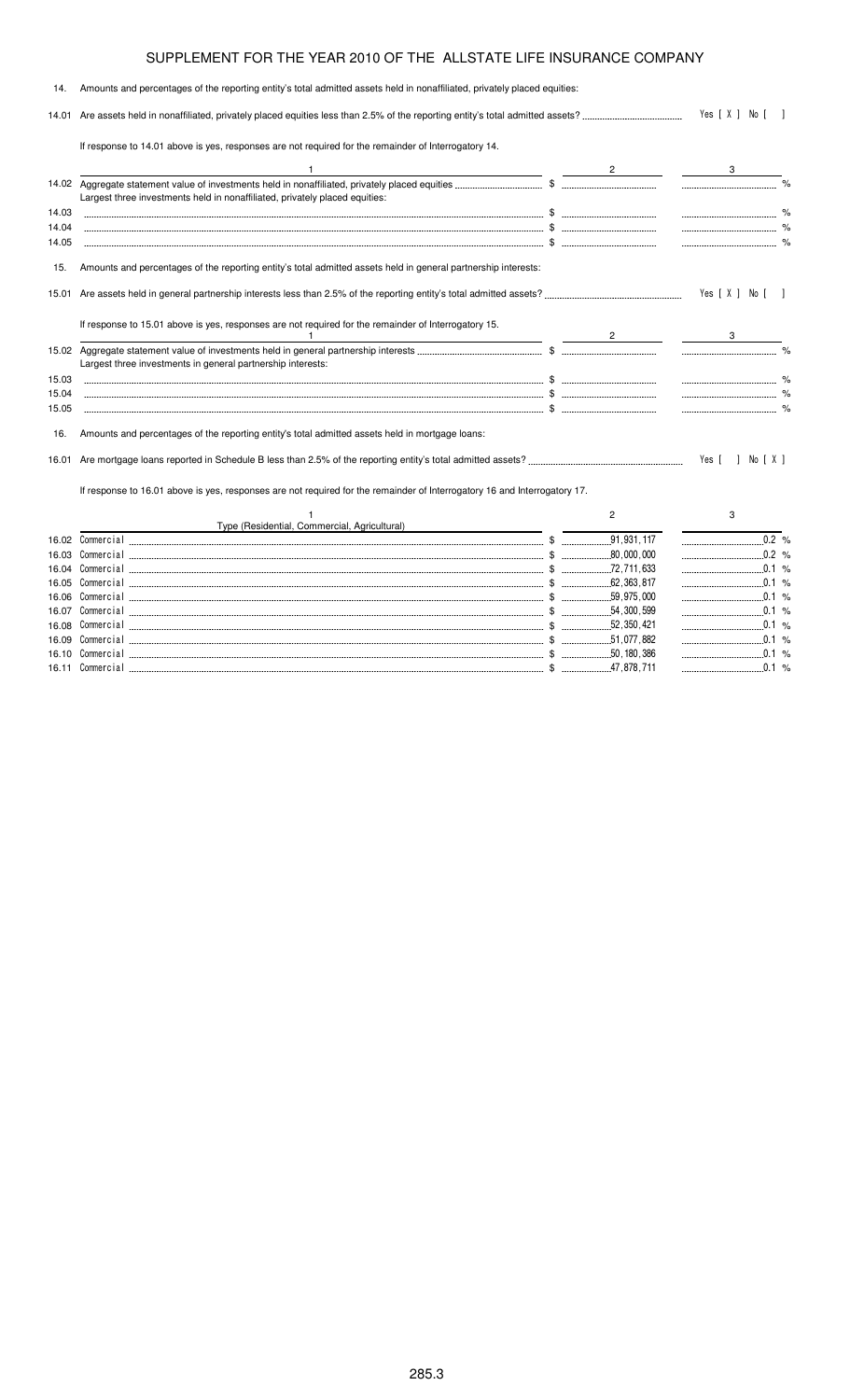Amount and percentage of the reporting entity's total admitted assets held in the following categories of mortgage loans:

|       |                                                                                                                                                   |  |                                        | Loans                                 |                    |
|-------|---------------------------------------------------------------------------------------------------------------------------------------------------|--|----------------------------------------|---------------------------------------|--------------------|
|       |                                                                                                                                                   |  | -------------------------------------- |                                       | $\%$               |
| 16.13 |                                                                                                                                                   |  | $$$ $7,148,755$                        |                                       | %                  |
|       |                                                                                                                                                   |  |                                        |                                       |                    |
| 16.15 |                                                                                                                                                   |  |                                        |                                       |                    |
| 16.16 |                                                                                                                                                   |  |                                        |                                       |                    |
| 17.   | Aggregate mortgage loans having the following loan-to-value ratios as determined from the most current appraisal as of the annual statement date: |  |                                        |                                       |                    |
|       | Residential<br>Commercial                                                                                                                         |  |                                        | Agricultural                          |                    |
|       | Loan to Value<br>$\mathbf{2}$<br>3<br>$\frac{1}{1}$<br>4                                                                                          |  | 5                                      | 6                                     |                    |
|       | $$$ 1,053,648,913<br>$\begin{array}{cccccc} \multicolumn{3}{c}{{\bf 2.0}} & \infty \end{array}$                                                   |  |                                        |                                       | $\frac{9}{6}$      |
|       | $0.6$ %<br>$$$ , 314, 357, 611                                                                                                                    |  |                                        |                                       | $\frac{9}{6}$      |
|       | $\ldots$ 2.2 %<br>$$$ 1, 183, 691, 678                                                                                                            |  | $\$\quad$                              |                                       | $\%$               |
|       | $$$ 1.200.296.214                                                                                                                                 |  |                                        |                                       |                    |
|       | $$ \dots 2, 164, 348, 058$<br>$4.1\%$                                                                                                             |  |                                        |                                       |                    |
| 18.   | Amounts and percentages of the reporting entity's total admitted assets held in each of the five largest investments in real estate:              |  |                                        |                                       |                    |
|       |                                                                                                                                                   |  |                                        |                                       |                    |
| 18.01 |                                                                                                                                                   |  |                                        | Yes [ X ] No [                        |                    |
|       | If response to 18.01 above is yes, responses are not required for the remainder of Interrogatory 18.                                              |  |                                        |                                       |                    |
|       |                                                                                                                                                   |  |                                        |                                       |                    |
|       | Largest five investments in any one parcel or group of contiguous parcels of real estate.<br>Description<br>$\overline{1}$                        |  |                                        |                                       |                    |
| 18.02 |                                                                                                                                                   |  |                                        |                                       | $\frac{1}{\alpha}$ |
| 18.03 |                                                                                                                                                   |  |                                        | $\sim$ $\sim$ $\sim$                  |                    |
| 18.04 |                                                                                                                                                   |  |                                        |                                       |                    |
| 18.05 |                                                                                                                                                   |  |                                        |                                       |                    |
|       |                                                                                                                                                   |  |                                        |                                       |                    |
| 18.06 |                                                                                                                                                   |  |                                        |                                       |                    |
| 19.   | Report aggregate amounts and percentages of the reporting entity's total admitted assets held in investments held in mezzanine real estate loans: |  |                                        |                                       |                    |
| 19.01 |                                                                                                                                                   |  |                                        | Yes [ X ] No [ ]                      |                    |
|       |                                                                                                                                                   |  |                                        |                                       |                    |
|       | If response to 19.01 is yes, responses are not required for the remainder of Interrogatory 19.                                                    |  |                                        |                                       |                    |
| 19.02 |                                                                                                                                                   |  |                                        |                                       |                    |
|       | Largest three investments held in mezzanine real estate loans:                                                                                    |  |                                        |                                       |                    |
| 19.03 |                                                                                                                                                   |  |                                        |                                       |                    |
| 19.04 |                                                                                                                                                   |  |                                        |                                       |                    |
| 19.05 |                                                                                                                                                   |  |                                        | ------------------------------------- | %                  |